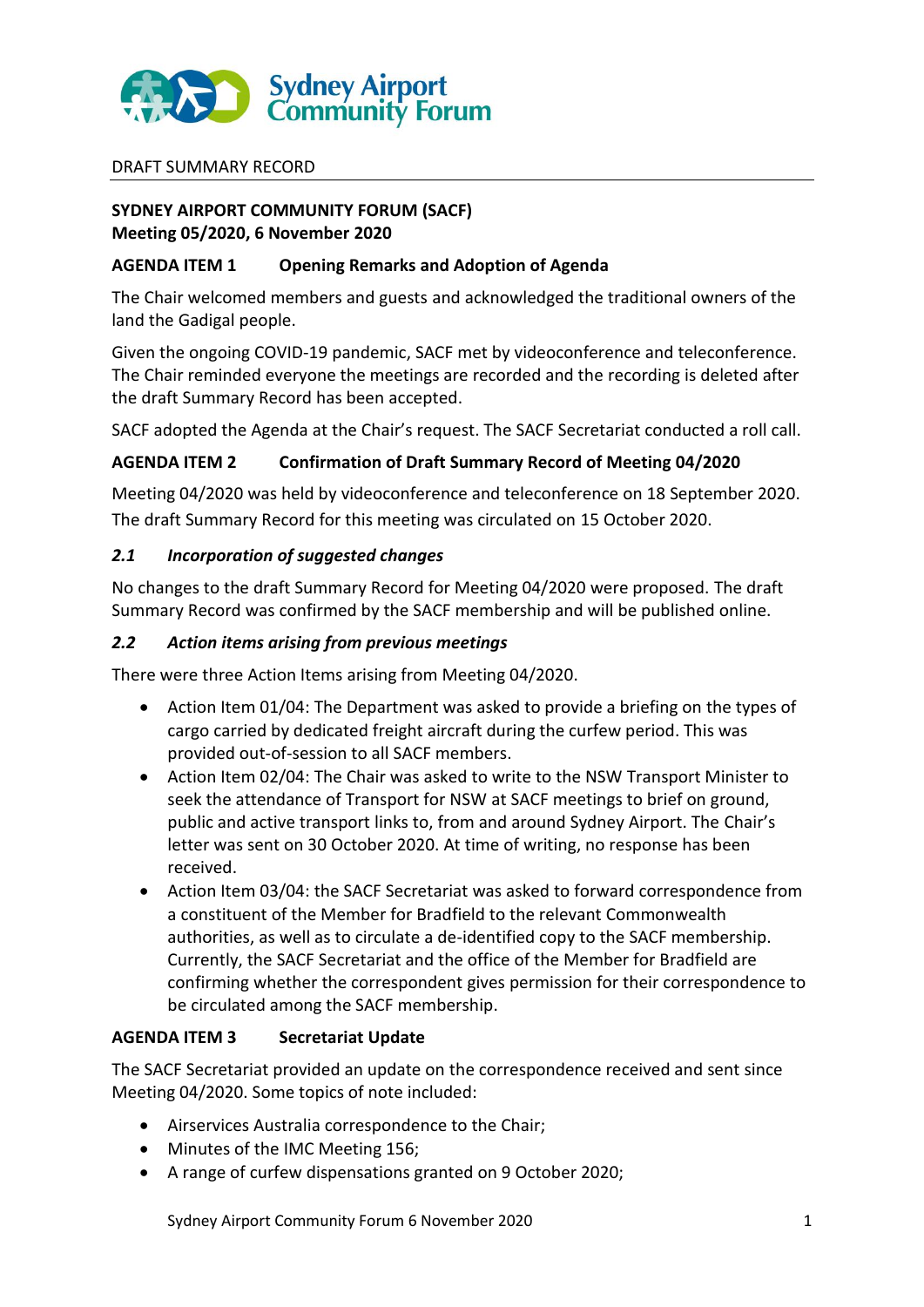

- The brief for Action Item 01/04:
- The Future of Australia's Aviation Sector issues paper;
- Draft Minutes for IMC Meeting 157; and
- The Chair's letter to the NSW Transport Minister.

The SACF Secretariat advised a full copy of the Long Term Operating Plan for Sydney Airport and Associated Airspace (LTOP) has now been uploaded to the SACF website.

## **AGENDA ITEM 4 Community Question Time – Members of the Community**

Since Meeting 04/2020, the SACF Secretariat received three questions from the community.

1. "Why is only the main runway currently operating at SYD? Noise remains well down, but it seems unfair that all of it is currently being distributed to the north and south. I know the East-West runway is being used to park planes but why can't the third runway be reopened?"

Glenn Cox, Director, Operations Terminal Services Sydney - Airservices Australia (Airservices), advised that Airservices is continuing to provide a safe and efficient air-trafficcontrol (ATC) service for Sydney Airport throughout the ongoing COVID-19 pandemic. Owing to the need to maintain COVID-safe staffing levels during the pandemic, this has limited operations to the main runway. Mr Cox advised that Airservices is increasing the number of ATC staff in line with Government health advice and expects to re-commence operations on the parallel runway in the near future.

2. "Does Airservices anticipate that LTOP targets will be met at some stage while air traffic is reduced? And at what proportion of 2019-level traffic do the LTOP targets again become impossible?"

Mr Cox confirmed that the targets set out in the Long-Term Operating Plan for Sydney (Kingsford-Smith) Airport (LTOP) cannot be met until the east-west runway is open again, noting that the targets have never been met. LTOP targets require traffic roughly 55 movements per hour to be reached.

3. "Would members of the Sydney Airport Community Forum be happy to comment on a paper by the Australian Business Aviation Association?"

The Chair responded to this question on behalf of SACF. He noted that the members of SACF, both individually and collectively, have the expertise and skills to assist with submissions regarding Sydney Airport and related aviation matters. He directed the SACF Secretariat to circulate the paper out-of-session and to collate a joint SACF submission.

**Action Item 01/05** – SACF Secretariat to circulate the Australian Business Aviation Association's paper to the SACF membership out of session, and to collate a joint SACF submission on the paper.

The Chair reminded all members of the existence of Community Question Time, and reminded members they can refer anyone wishing to ask a question at SACF to the SACF Secretariat. The SACF Secretariat will ensure that the members of the public who asked these questions will receive written answers.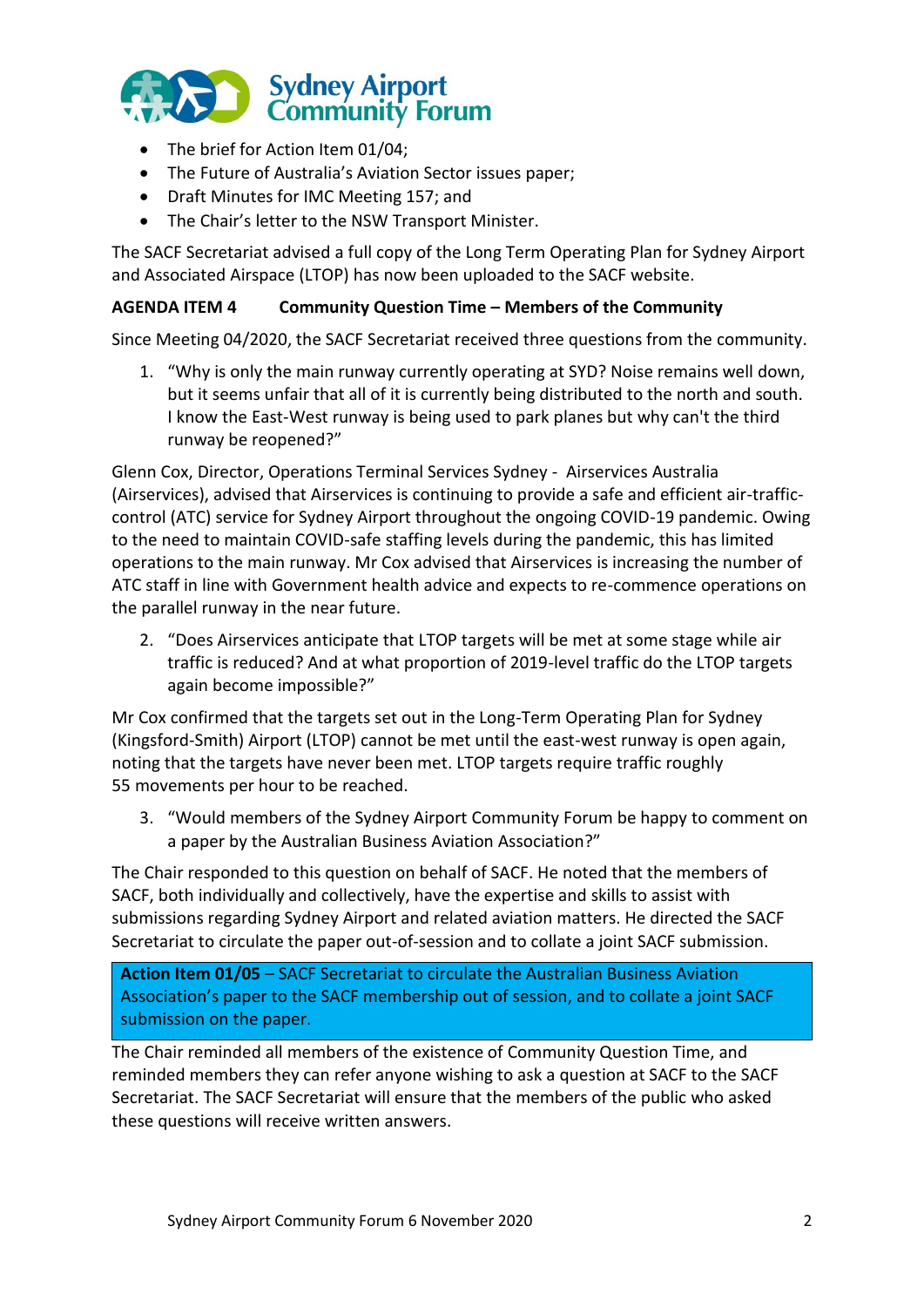

# **AGENDA ITEM 5 Sydney Airport Update**

Karen Halbert and Ted Plummer provided an overview of recent activities for Sydney Airport. Topics of note included:

- COVID-19 Pandemic Impacts: Movements, passenger numbers and overall activity at Sydney Airport are increasing as border restrictions ease, and Sydney Airport hopes to return to 30% of domestic movement numbers by the end of the year. Sydney Airport is currently the only Australian airport receiving direct flights from New Zealand under the trans-Tasman travel bubble.
- East-West Runway: This runway is still being used for temporary aircraft parking, the runway will receive some international aircraft later in the year, and the runway will continue to be used for aircraft parking until March 2021.
- Dedicated freight aircraft: Most airfreight is ordinarily carried in the hold of passenger aircraft. Given the impact of the ongoing COVID-19 pandemic on air travel, this has created a shortfall in airfreight availability, which is currently being managed through curfew dispensations for dedicated freight aircraft. SACF will continue to be informed of these dispensations as they are granted.
- Sydney Airport Jobs: Employment across the airport estate has been reduced by approximately 13,000 jobs as a result of the COVID-19 pandemic. Sydney Airport hopes many of these jobs will return as the aviation sector recovers although acknowledging that many may not return.
- Sydney Gateway Project: The Sydney Gateway Project has received Commonwealth and NSW Government approval. The NSW Government has awarded the contract for the project to John Holland/Seymour White, with construction commencing in 2021 and expected to finish in 2024.
- Runway Resurfacing Project: Phase 2 of the project is continuing.
- T2/T3 Precinct: Sydney Airport will shortly announce a public consultation period for the Minor Variation to the Ground Transport Interchange and Hotel Major Development Plan (MDP), seeking to move the hotel roughly 100m from its previously approved location.
- Noise impacts: Sydney Airport expects noise impacts to gradually rise as the aviation sector recovers, and is working with affected communities to educate them of the potential noise impacts.

Discussion then followed regarding when the East-West Runway will re-open, with Mr Plummer advising the runway is expected to be re-opened by the end of March 2021 as aviation demand increases. Ms Halbert noted that while domestic activity would return the use of the runway by airlines such as Cathay Pacific means that parking would continue until at least March 2021.

Discussion turned to noise impacts during curfew. It was noted that many of the communities affected by overflight during the curfew were understanding of the unprecedented need for these dedicated freighters. A question was asked about whether the rise of e-commerce and other factors might mean these dedicated freighters remain after the aviation sector has recovered from the COVID-19 pandemic. While Sydney Airport was unable to answer this question, it was noted that there are potential regulatory changes which could offset these impacts, such as permitting Boeing 737s in place of British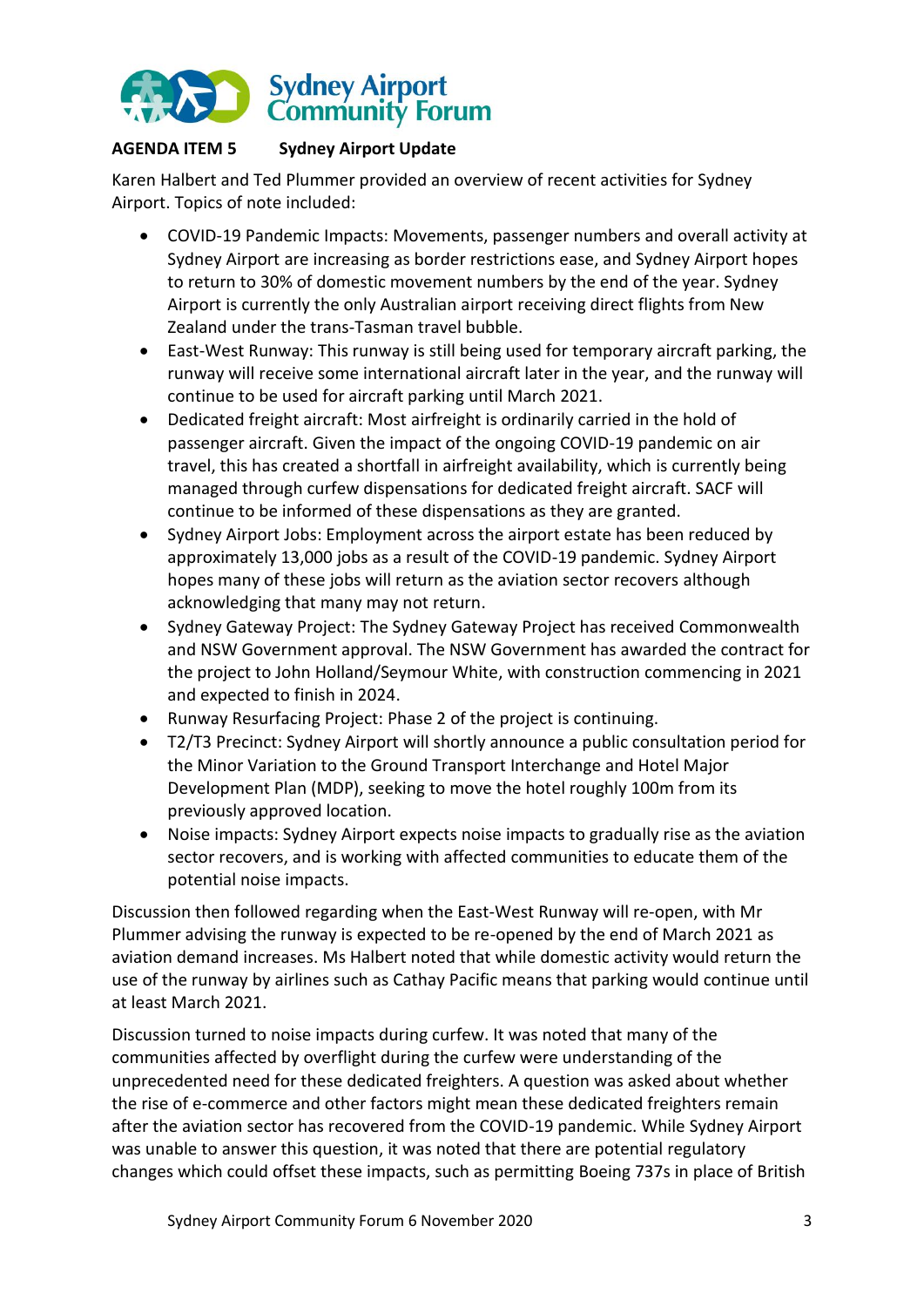

Aerospace-146s. It was also noted that the public was more aware of aircraft noise due to the increased prevalence of working from home and lower ambient noise with reduced movements

# **AGENDA ITEM 6 Airservices Australia Report**

Glenn Cox provided an update from Airservices. Key topics included:

- The September quarter saw 31 noise complainants, although none of them were related to the 737s operating during the curfew or to the temporary closure of the east-west runway.
- ATC is expecting daily movements to increase to around 500 per day once the Queensland border restrictions are eased.
- Airservices' ATC and noise areas are ready for the increase in traffic.

Community representatives then raised Airservices' correspondence with the Chair, particularly regarding stakeholder consultation on the Flight Path Design Principles and the contents of the Engage Airservices website. It was agreed these matters will be tabled in writing and the Chair of SACF would write to Airservices to raise these matters.

Mr Cox committed to raise these issues with Ms Lawton. The Chair also committed to write to Airservices regarding these issues.

**Action Item 02/05** – Chair of SACF to write to Airservices Australia regarding the public consultation undertaken on the Flight Path Design Principles, particularly in regard to the Flight Path Design Principles' interactions with LTOP.

### **AGENDA ITEM 7 National Acoustic Laboratories (NAL) Review Study Update**

Russell McArthur, of the Department of Infrastructure, Transport, Regional Development and Communications, advised SACF that the US Federal Aviation Noise Study, the *Neighbourhood Environmental Survey*, has not yet been released. The SACF Secretariat will circulate the report once it is published.

### **AGENDA ITEM 8 Implementation and Monitoring Committee (IMC) Report**

The Chair advised the IMC had met on 20 October 2020, with SACF represented by John Clarke, Bob Hayes and Kevin Hill.

Mr Clarke informed SACF that IMC had discussed two main topics at this meeting:

- Mode 9 Implementation: There were concerns the implementation of Mode 9 could be impacted by the airspace re-design process underway at RAAF Base Williamtown. Airservices confirmed this would not be the case.
- Gap Analysis: Community representatives have requested more time to consider the draft gap analysis that has been prepared by Airservices.

A matter was then raised on the distinction between 'Smart-Tracking' and 'Performance-Based Navigation', with IMC having resolved to use 'Performance-Based Navigation' from now on. SACF discussed the importance of Airservices providing ongoing and accessible consolidated statistical reports, as well as IMC's request for Airservices to provide Australian Noise Exposure Indices in the future which have ceased since 2017.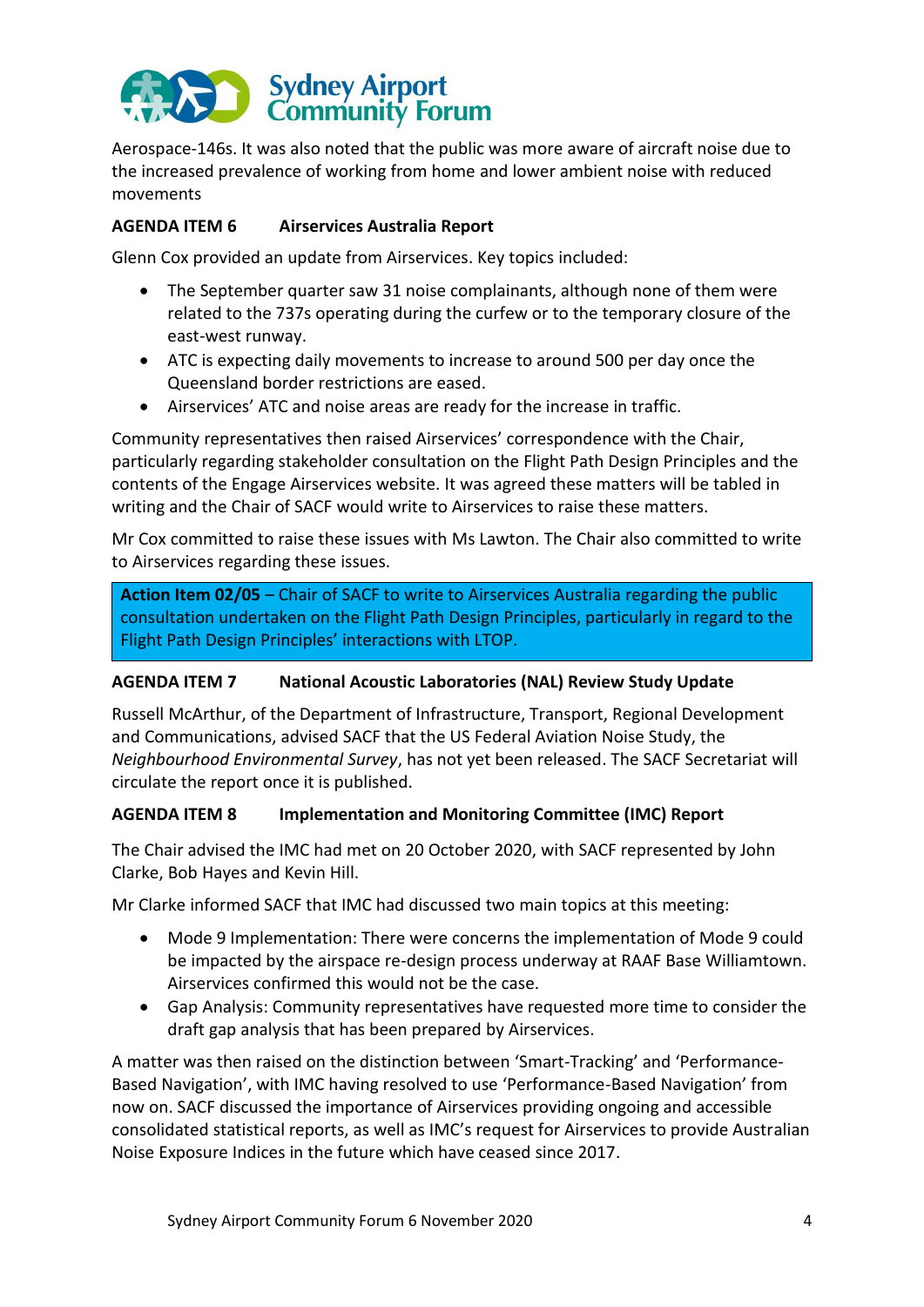# Sydney Airport<br>
Community Forum

It was also noted that parachuting activities were proposed to be undertaken at Randwick racecourse which was brought to IMC's attention.

# **AGENDA ITEM 9 Department of Infrastructure, Transport, Regional Development and Communications Report**

Mr McArthur presented the Department's update. Key topics included:

- Sydney Gateway MDP: The Minister's approval of the Sydney Gateway MDP is subject to a number of conditions, and the Department is working closely with Sydney Airport and the NSW Government to ensure these are met. The most-raised topic during public consultation with active transport, particularly regarding cycle paths between T1 and T2/T3. The Chair has asked Transport for NSW to present on this topic at future SACF meetings.
- The Future of Australia's Aviation Sector Flying to Recovery issues paper was released for public comment in October 2020, and was shared with SACF on 20 October 2020. The public consultation period on this document will close on 13 November 2020.
- Government Response to COVID-19: Mr McArthur updated SACF on the Government's evolving response to the ongoing COVID-19 pandemic. Information on the Government's response package can be found online at [www.australia.gov.au.](http://www.australia.gov.au/)
- National Airports Safeguarding Group (NASAG): NASAG's last meeting was on 21 August 2019. Currently, most NASAG and NASF-related works are on hold due to the ongoing COVID-19 pandemic. Work will resume once resources allow. General enquiries regarding the NASF can be made by email to [safeguarding@infrastructure.gov.au.](mailto:safeguarding@infrastructure.gov.au)
- Regulation Sunsetting: The Department is undertaking a review of the legislative instruments under the *Airports Act 1996* and the *Sydney Airport Demand Management Act 1997*. This work, along with implementation of the Government response to the Productivity Commission Inquiry into the economic regulation of airports, was put on hold due to COVID-19. However, the Department has resumed its focus on these reforms. The Department will inform key stakeholders, including SACF, of an indicative timeline for future consultation.
- Curfew Dispensation Report: A copy of the curfew dispensation report for the period 1 July to 30 September 2020 was included in the agenda papers. Within this period, 17 curfew dispensations were granted. 28 business jet movements occurred during this period, and 151 movements were declared as emergencies.

Members raised questions from the Future of Australia's Aviation Sector Flying to Recovery issues paper, with questions asked about the definition of the term RPAS and why SACF was not consulted.

Mr McArthur explained that RPAS stood for 'Remotely Piloted Aircraft Systems', such as drones, vertical take-off and landing systems, hybrid electric aircraft and potential future aircraft such as flying taxis.

Mr McArthur then explained that the regulation reforms being considered are for low-level ATC and airspace, and would not affect SACF or LTOP.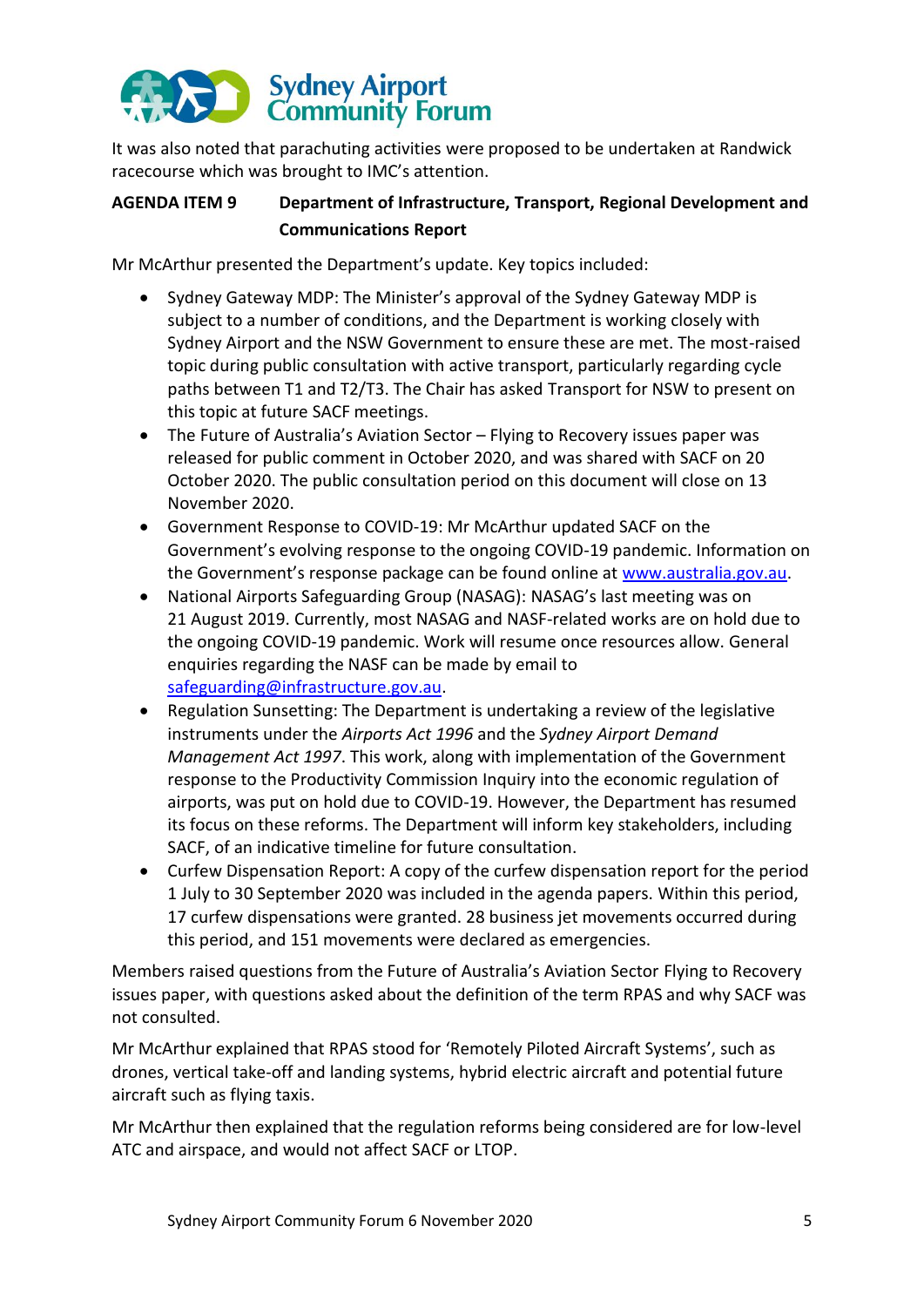

Questions were also raised on the Australian Airspace Policy Statement and why industry stakeholders were being consulted before SACF. Mr McArthur explained the Australian Airspace Policy Statement was reviewed every three years and consultation was expected to take place in 2021 on the new Australian Aviation Policy Statement.

A question was asked whether regulatory reform of demand management at Sydney Airport was being considered by the Department. The Department committed that once an issues paper on reforms was released this would be provided to members of SACF. It was also agreed that a brief to SACF would be a standing agenda item for future meetings.

**Action Item 03/05** – As a standing Agenda Item, the Department is to brief SACF on the progress of any regulatory reform options being considered for demand management at Sydney Airport.

A question was then raised regarding Airservices' National Flight Path Change Program, which Mr Cox took on notice.

**Action Item 04/05** –Airservices Australia to brief SACF on the National Flight Path Change Program.

### **AGENDA ITEM 10 Other Business**

Mr Hayes asked whether the Deputy Prime Minister had considered the Chair's request for membership of the Expert Steering Group for the Western Sydney Airport. Mr McArthur replied that, at the time of the meeting, no decision had been made on the Chair's request.

Discussion then ensued regarding whether slow processing of freight at Port Botany might lead to an increase in freight aircraft. Mr Plummer informed SACF that the types of cargo carried by ship and by aircraft are very different and have no crossover.

### **AGENDA ITEM 11 Date of Next Meeting**

The next meeting was scheduled for February 2021, pending the finalisation of the Commonwealth parliamentary sitting calendar.